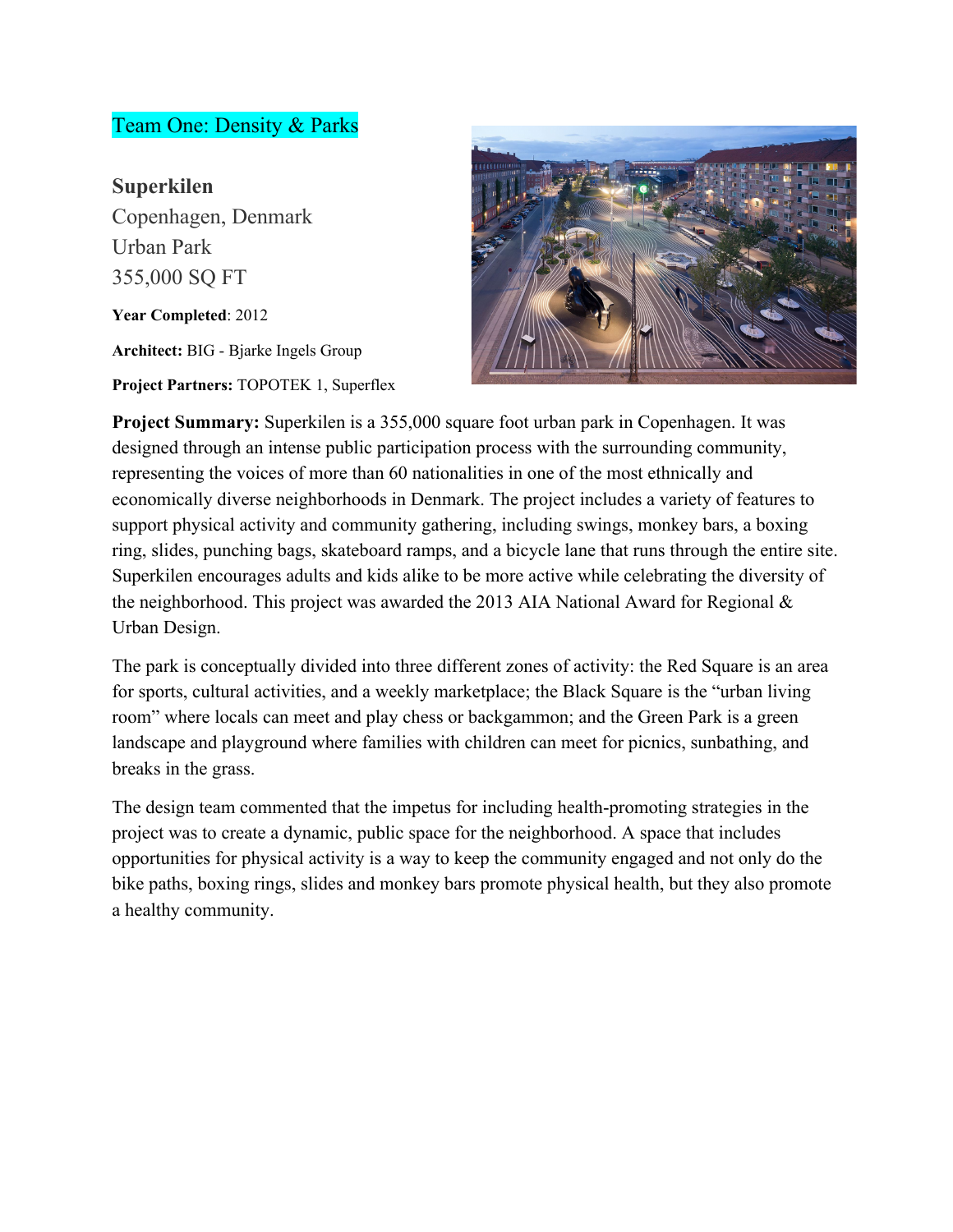# Team One: Density & Parks

**Group Leader:** Kai-Uwe Bergmann, Bjarke Ingels Group\* **Volunteer:** Agustina Garcia Villanueva

# **Team Members**:

Denzil Gallagher (BuroHappold) Manuelle Gautrand (Manuelle Gautrand Architecture) Rick Splinter (Mecanoo) Kevin Kudo-King (Olson Kundig) Eveline Petcu (Gehl Architects) **Jessica Healy (Secretary, Van Alen Board of Trustees)** Boris Brorman Jensen, Curator, Danish Pavilion Jacob Blak, NORD Architects Susanne Dam Hoffmann, CF Møller Connie Enghus, ROCKWOOL Group Kristoffer Rasmussen, ROCKWOOL Group

### **Mode of Transportation: Bicycles**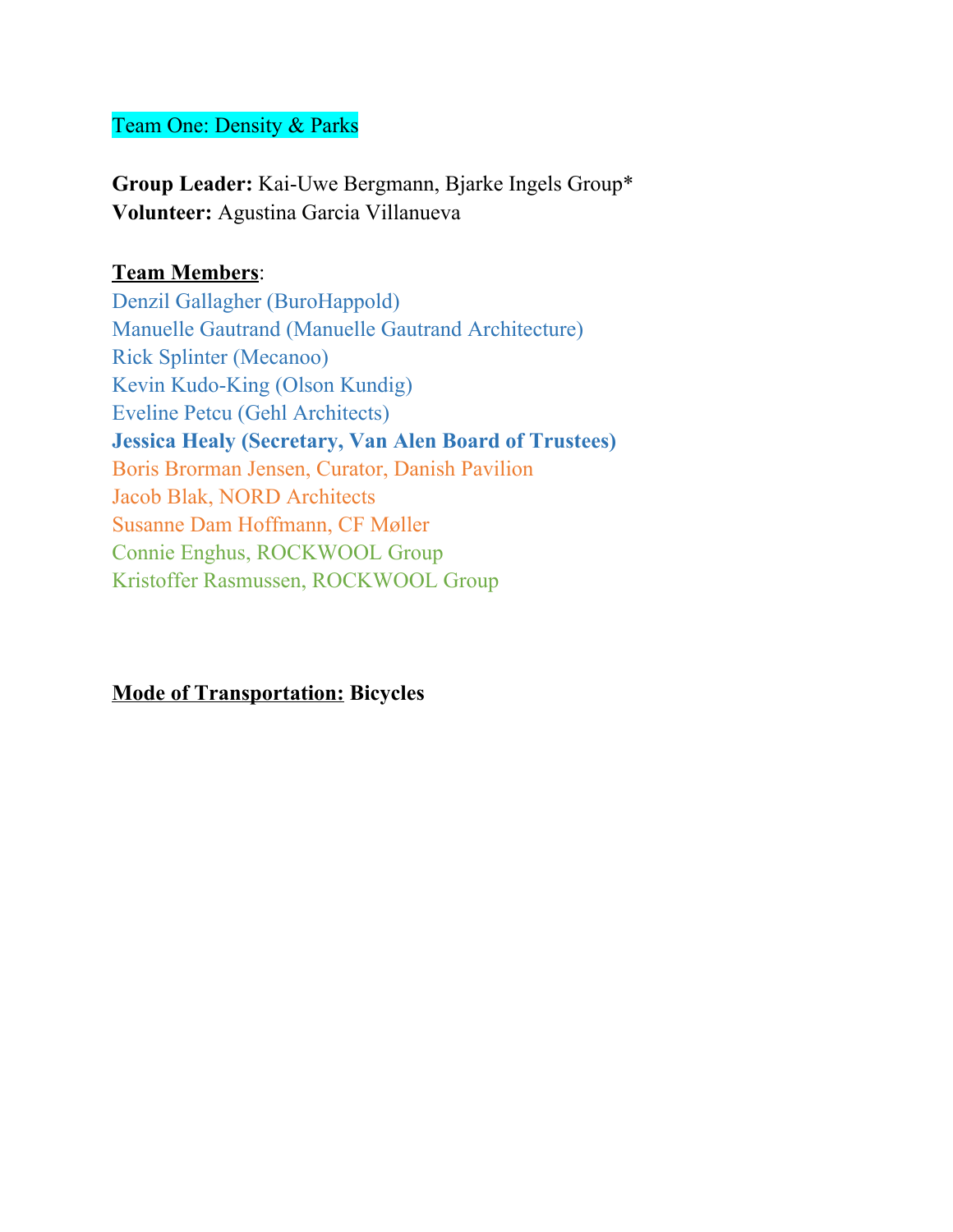# Team One: Density & Parks

### **Prompts: Site Visit**

15 MN Kai presents the space, explains the project

30 MN Team walks around the site, as well as its bordering neighborhood, and answers the following questions:

What unique design elements to the park invite passersby to interact with one another? (Write or sketch)

Who is the park made for? What design elements give clues to the intended demographic for its use? (Write or sketch)

Where is the park:

a) Alleviating some of the stresses of density in the surrounding neighborhood?

b) Providing opportunities for increased density in the surrounding neighborhood?

When do you think this space would be the busiest? The quietest?

Where in the design of the park is there evidence of a user-based approach?

What opportunities for density do you see? What density challenges do you see?

How do safety elements in the design of the park impact its role as a density alleviator/facilitator?

We know Superkilen is a park that was designed with lots of community engagement. Considering this, what are people doing in the park in spite of the design?

- What about this park looks and feels like another park you've seen? What parts don't?
- What elements of the park are unique to the culture of Copenhagen, what elements of the park can be adapted to other cities?

### **Prompt: Afternoon Session**

As a group, pick either:

1) An iconic park from another European city outside of Copenhagen

2) Another park in Copenhagen

The park must be in a city that most team members know and have visited.

Consider the design elements and responses from your morning site visit to Superkilen, as well as the expert knowledge of Copenhagen from your local team members. Work together to write a 200-word abstract and draw an accompanying sketch that engages the park you've chosen in the year 2060 as a density alleviator and/or facilitator for its surrounding neighborhood. The space should:

- Accommodate a multigenerational, diverse, dense population of people
- Include flexible programming for local interpretation
- · Welcomes strangers to interact with one another in new ways